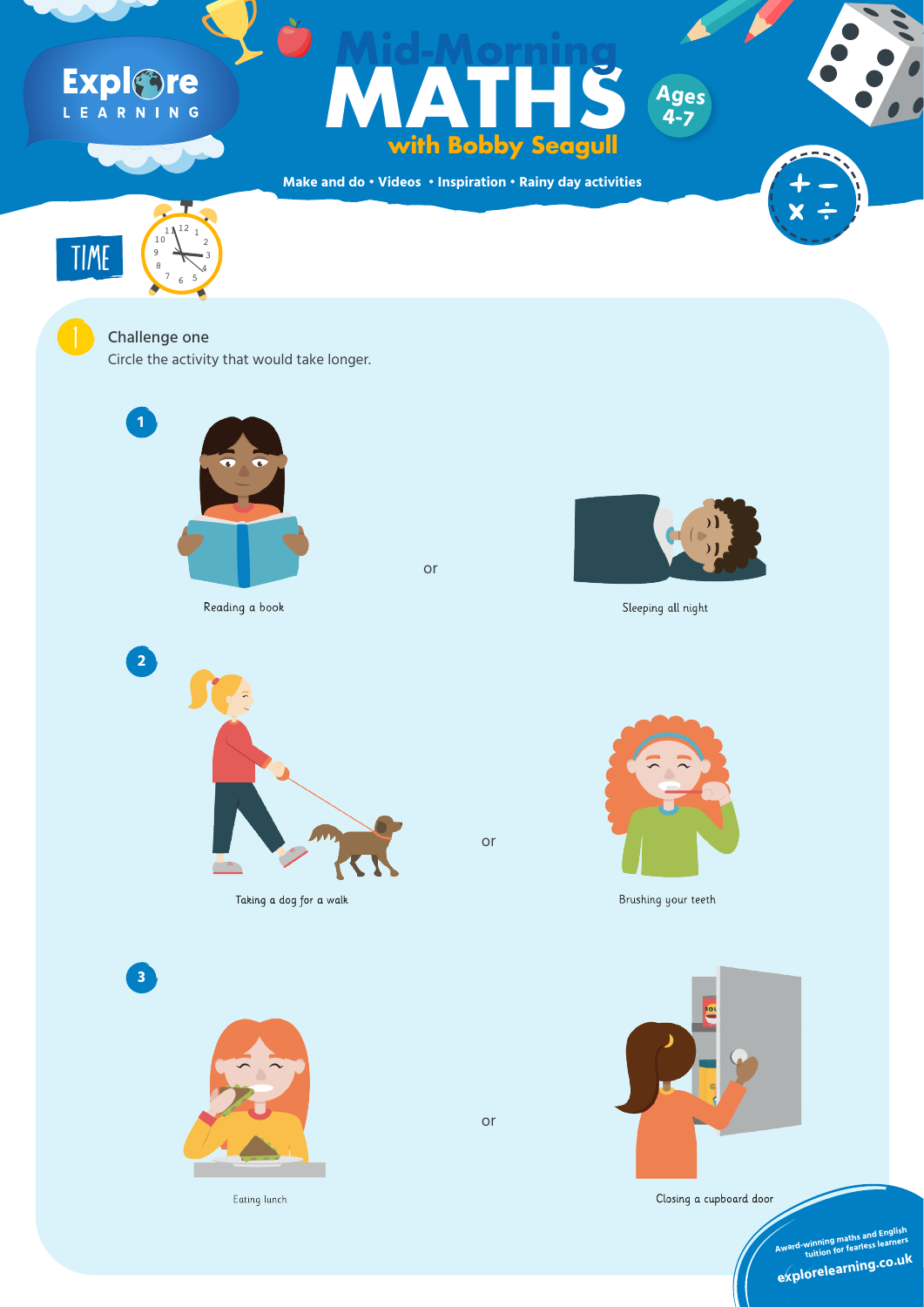**Make and do • Videos • Inspiration • Rainy day activities**





### Expl&re L E A R N I N G

## **Ages**<br>With Bobby Seagull<br>and do · Videos · Inspiration · Rainy day activities **with Bobby Seagull Mid-Morning**

List activities that would take longer than:



Giving a high five



TIME

#### **2** Challenge two

10

Write the times shown on these clocks. Challenge four







**Ages**

**4-7**

Putting on a hat



#### Challenge three

12

 $11$ <sup>12</sup> 1

6

 $7 \times 5$ 

8 4

 $9 \leftarrow 3$ 

#### Put these measures of time in order from shortest to longest.